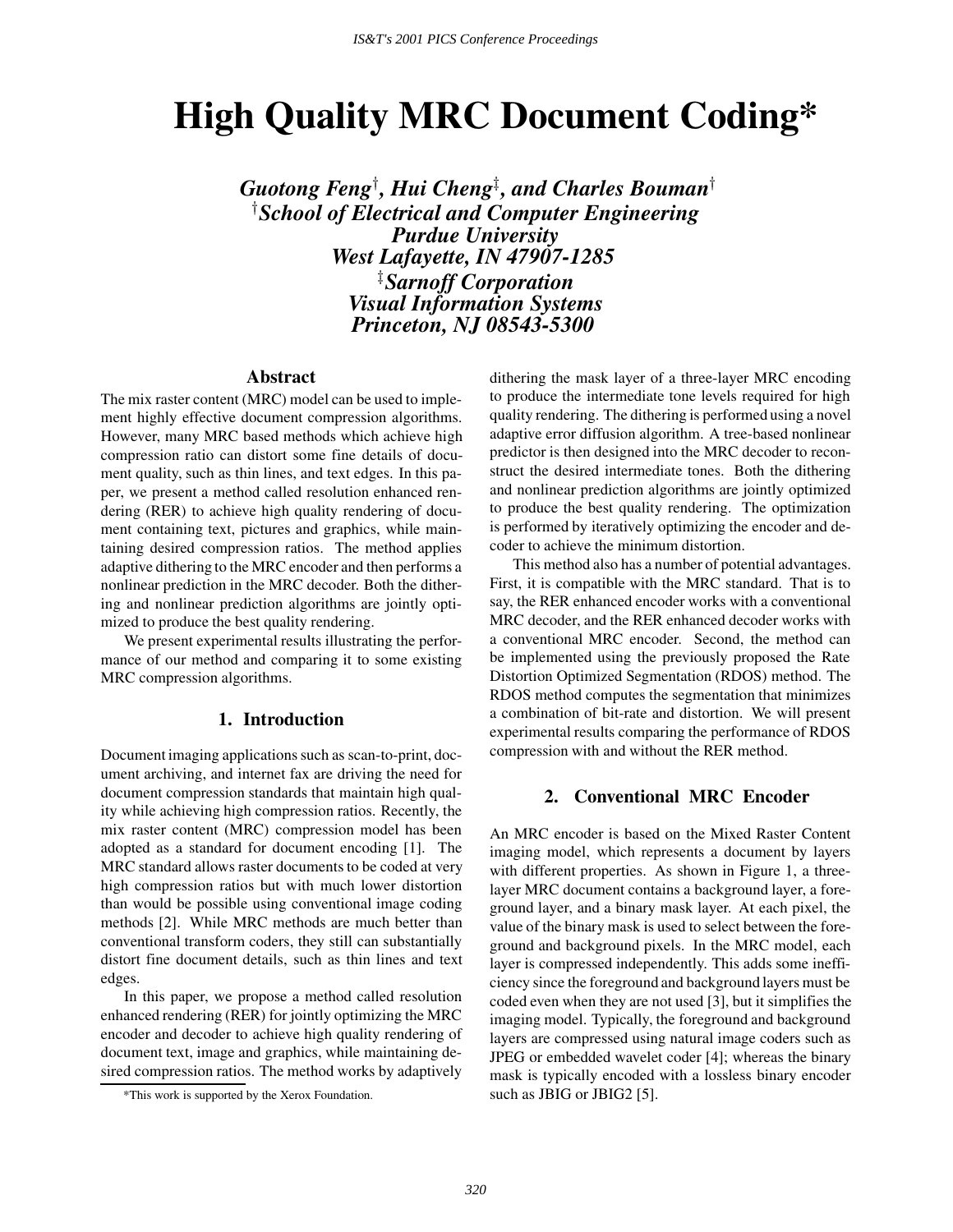

*Figure 1*: *MRC imaging model forms text and line art by using a binary mask to choose between foreground and background layers.*

In this work, we focus on the rate distortion optimized segmentation (RDOS) algorithm of [6, 7]. Strictly speaking, the RDOS encoder is not a true MRC encoder because it does not encode each layer of the MRC model independently. Nonetheless, the RDOS method can in principal be modified to be a true MRC method, and the methods introduced in this work are equally applicable to any typical MRC encoder.

The RDOS algorithm classifies each  $8 \times 8$  block of pixels into one of four classes: "picture block", "two-color block", "one-color block" or "other block". Each class corresponds to a different coding method. The picture and other blocks use JPEG block encoders. The one-color blocks are entropy coded using an arithmetic encoder. For each two-color block, both the foreground and background colors are entropy coded using the arithmetic encoders while the  $8 \times 8$  binary mask is encoded using a JBIG2 encoder. The class of each block is chosen to maximize the ratedistortion performance over the entire document. The optimization is achieved by applying each candidate coding method to each block and then selecting the method which yields the best rate-distortion trade-off.

## **3. Resolution Enhanced Rendering Method**

MRC encoders have an enormous advantage for document encoding because they can efficiently encode text and line art with very high spatial resolution. However, one limitation of conventional MRC encoders is that the mask can only represent binary transitions at text edges. This makes accurate representation of text edges difficult. In principal, it is possible to add edge detail to the foreground or background layers; however, in practice this detail is lost when those layers are encoded using natural image coders at acceptable bit rates.

Figure 2 shows how the resolution enhanced rendering (RER) algorithm adds edge detail while retaining the binary MRC mask layer. First, the RER encoder segments the foreground and background using an adaptive error diffusion method. This error diffusion method effectively dithers the binary mask along the edge of the character to represent the gradual transition of true raster scanned text characters. The error diffusion algorithm uses the local value of the mask to adapt the error diffusion weights so that error is diffused along the 1-D mask boundary.

The RER decoder uses the binary mask, together with the foreground and background colors to estimate the true value of the document pixels. This estimation is done using a nonlinear tree-structured predictor as described in [8, 9]. Importantly, this predictor is trained to identify the characteristic patterns of the RER encoder. Therefore, it can do a much better job of accurately estimating the true pixel values.



*Figure 2*: *Illustration of MRC encoder and decoder with RER. Examples were selected from actual RER inputs and outputs.*

Figure 3 illustrates how the RER encoder and decoder are jointly optimized to maximize the quality of the decoded document. As we will see, both the encoder and the decoder have parameters which can be trained to produce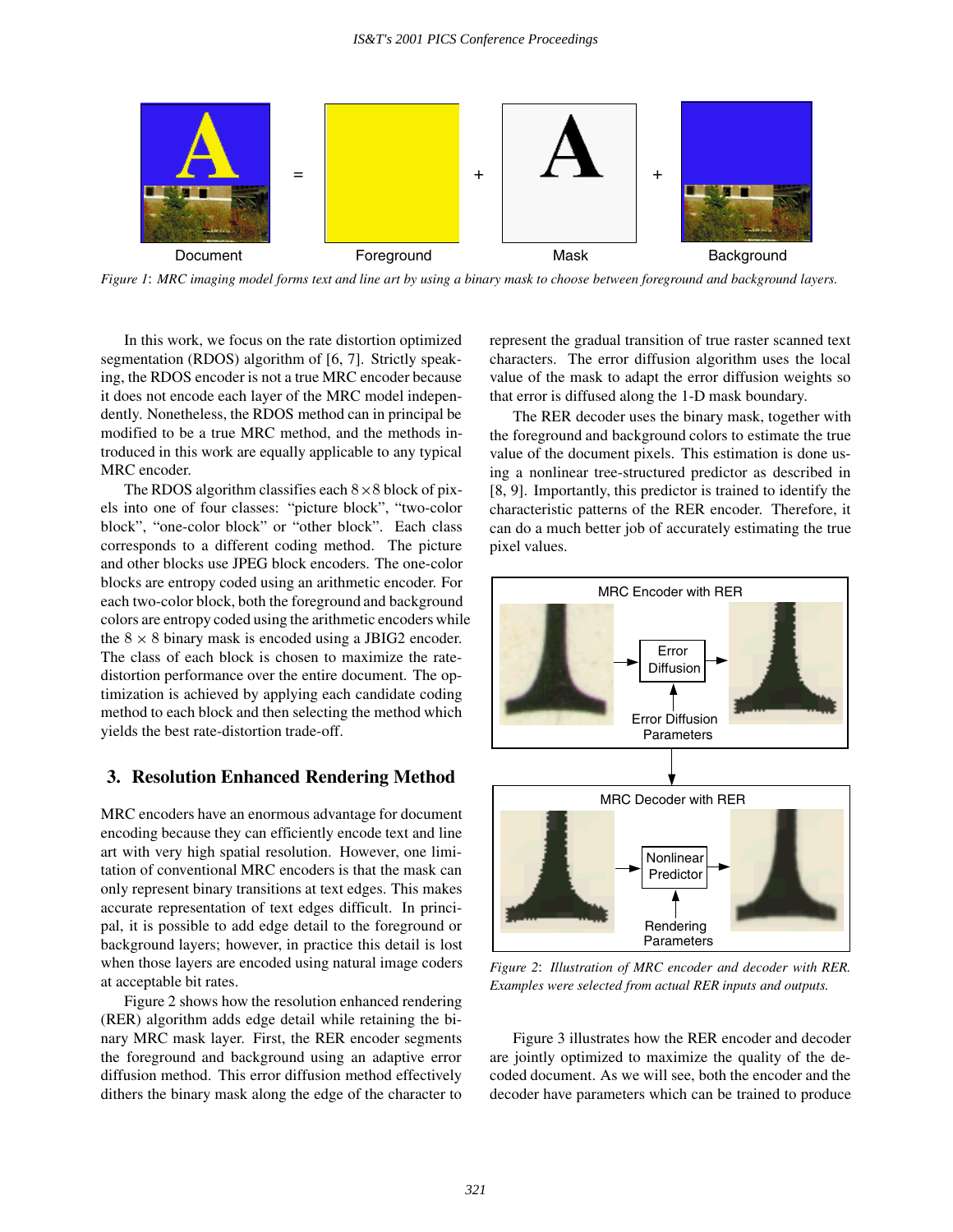

*Figure 3*: *Overview of method used to train the optimized encoder and decoder. Once training is complete, the encoder and decoder function independently.*

the best possible result. The error diffusion algorithm has five parameters which control its behavior, and the nonlinear predictor has a large number of parameters which specify the nodes of a nonlinear regression tree.

In each iteration of the optimization, the parameters of the encoder or decoder are alternatively fixed, while the parameters of the other one are optimized. Importantly, two different sets of documents are used for training the encoder and decoder. We have found this improves the robustness of the training procedure. Experimental results are shown for test documents that are not contained in either set of training documents. The experimental results indicate that this training process robustly converges to parameters which reduce the distortion of the decoded document. Moreover, we have found that joint optimization of the encoder and decoder performs substantially better than independent optimization of these two functions.

#### **3.1. The RER Encoder**

Let  $X<sub>s</sub>$  be a pixel in the raster document at location s. In the MRC format, each pixel also has an associated foreground color,  $F_s$ , and background color,  $B_s$ . The binary MRC mask then determines whether  $F_s$  or  $B_s$  will be used to represent the true pixel value  $X_s$ . In RDOS encoding, the foreground and background colors are constant in  $8 \times 8$ blocks. But in other MRC encoding methods, the values of the foreground and background colors can change from pixel to pixel.

Next define the scalar value  $\lambda_s$  which determines the relative mixture of foreground and background color in the pixel  $X_s$ . More specifically,  $\lambda_s$  is given by the value on the real line which minimizes the squared error

$$
||X_s - (B_s + \lambda_s (F_s - B_s))||^2 \tag{1}
$$

Figure 4 gives a geometric interpretation of  $\lambda_s$  as the projection of the true pixel color onto the line connecting the foreground and background colors. The solution to this least squares approximation problem is given by

$$
\lambda_s = \frac{(X_s - B_s)^t (F_s - B_s)}{(F_s - B_s)^t (F_s - B_s)}.
$$
\n(2)



*Figure 4: Least squares approximation of pixel color,*  $X_s$ *, by a combination of the background,*  $B_s$ *, and foreground,*  $F_s$ *, colors.* 

Furthermore, let  $\gamma_s$  denote the value of  $\lambda_s$  constrained to the interval  $[0, 1]$ .

$$
\gamma_s = \min\{1, \max\{0, \lambda_s\}\}\tag{3}
$$

So,  $\gamma_s$  forms a gray scale image with minimum value 0 and maximum value 1. Notice that when  $\gamma_s = 0$ , the pixel s is primarily background, and when  $\gamma_s = 1$ , the pixel s is primarily foreground.

We also define the minimum approximation error at each pixel,  $\Delta_s$ , in terms of the value  $\gamma_s$ .

$$
\Delta_s = \min\{\gamma_s, 1 - \gamma_s\} \tag{4}
$$

Notice that when a pixel is well approximated by either the forground or background color, then  $\Delta_s$  is small. On the other hand, when a pixel is best approximated by a mixture of foreground and background colors, then  $\Delta_s$  is large. The value of  $\Delta_s$  will be used to control the local adaptation of the error diffusion algorithm.

<sup>o</sup> binary mask along character edges so that the mask can Typically, MRC encoders compute the binary mask by classifying each pixel as foreground or background independently. However, the RER encoder computes the binary mask by applying a form of adaptive error diffusion to the gray scale image  $\gamma_s$ . This effectively dithers the more accurately represent fine gradations in the transition between foreground and background colors.

While the RER error diffusion method is similar to serpentine scan Floyd Steinberg error diffusion [10], it is specially designed and optimized to diffuse error along text edge transitions. This is done by adaptively setting the error diffusion weights at each pixel.

Figure 5 illustrates the four future pixels  $s_0$ ,  $s_1$ ,  $s_2$ ,  $s_3$ which neighbor s in serpentine scan order. Then  $w_{s_0}$ ,  $w_{s_1}$ ,  $w_{s_2}$ ,  $w_{s_3}$  are the values of the four corresponding error diffusion weights. The values of these four weights are varied at each pixel <sup>s</sup> using the formula

$$
w_{s_j} = \frac{\Delta_{s_j} u(\Delta_{s_j} - \tau)}{\sum_{j=0}^3 \alpha_j \Delta_{s_j} + 0.001}
$$
 (5)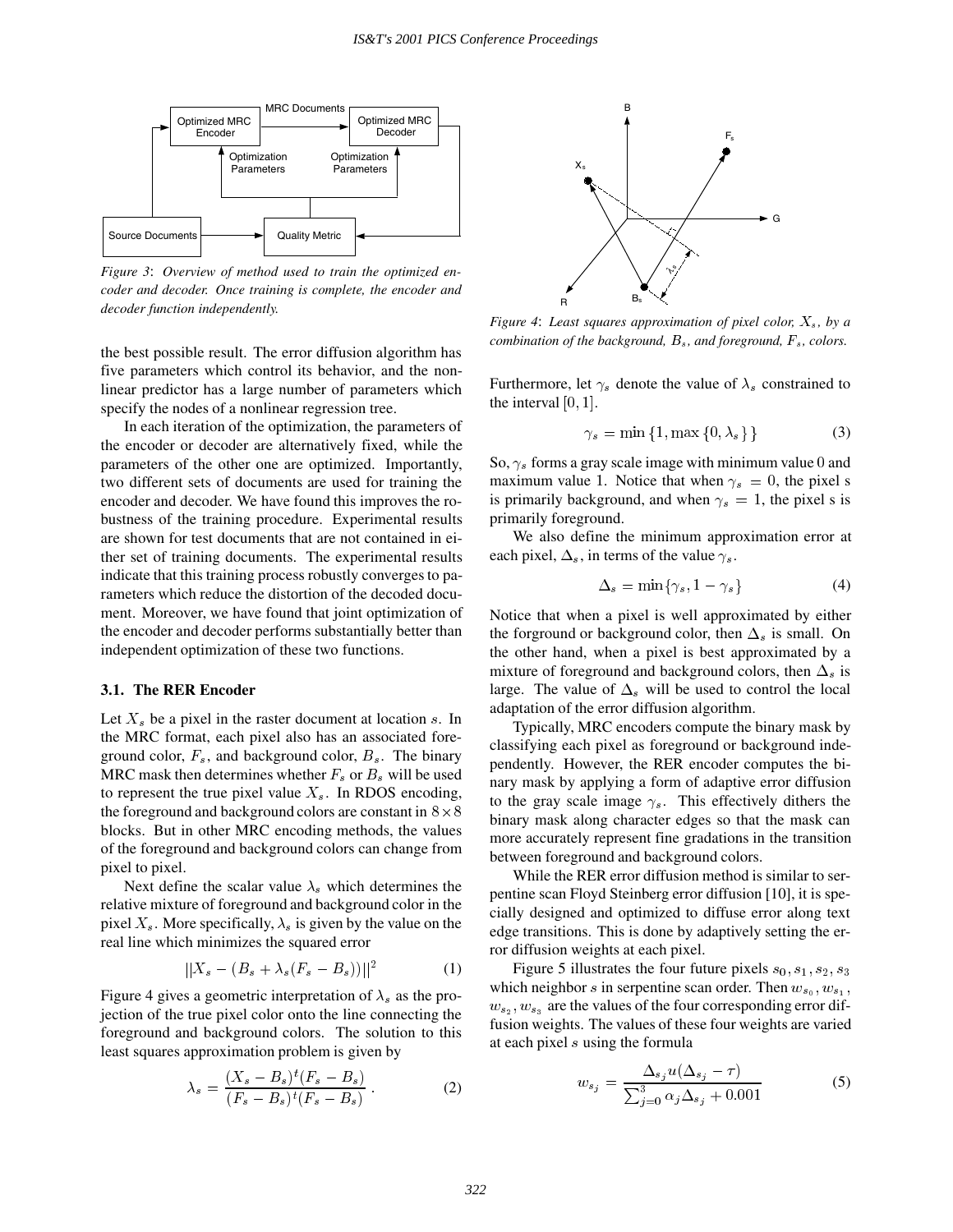

*Figure 5*: *Illustration of error diffusion algorithm. The o's are pixels that have already been processed, the current pixel position is denoted by s, and*  $s_0$ ,  $s_1$ ,  $s_2$ ,  $s_3$  *denote the four future pixel positions to which error will be diffused. The corresponding error diffusion weights at these four positions are denoted by*  $w_{s_0}, w_{s_1}, w_{s_2}, w_{s_3}$ . These four weights are adapted based on *local edge orientation in the binary mask.*

where  $\Delta_{s_i}$  is the approximation error at  $s_j$  defined in (4),  $u(\cdot)$  is the unit step function, and  $(\tau, \alpha_0, \alpha_1, \alpha_2, \alpha_3)$  is a five dimensional vector of scalar parameters, with each parameter falling in the interval  $[0, 1]$ .

Equation (5) is designed to diffuse the error into the direction with the largest approximation error. In the case of text edges, this means that it tends to diffuse the error along the edge of the character. Moreover, when the parameter  $\tau > 0$ , the error is not diffused into regions where the approximation is good, since in this case  $u(\Delta_{s_i} - \tau) = 0$ . This means the error is not generally diffused into smooth interior regions of a character where it could generate isolated holes in the binary mask. The vector  $\Theta = (\tau, \alpha_0, \alpha_1, \alpha_2)$  $\alpha_2, \alpha_3$ ) parameterizes the RER encoder. Section 4 describes how this parameter vector is estimated from training data to maximize decoded document quality. Once the binary mask is generated, it is then losslessly coded using a JBIG2 encoder.

Since the RDOS coder is not a true MRC encoder, it requires that we handle a few special cases that arise. Image blocks that are not assigned the two-color class,do not have foreground and background colors in the RDOS method. For these blocks, we simply assign  $\gamma = 0$  which is equivalent to assuming that all pixels are background pixels.

#### **3.2. RER Decoder**

Figure 6 illustrates the basic structure of the RER decoder. The decoder works by using a nonlinear predictor to compute,  $\lambda_s$ , the minimum mean squared error estimate of  $\lambda_s$ . Using this estimate, the reconstructed pixel color can be computed as

$$
\hat{X}_s = \hat{\lambda}_s F_s + (1 - \hat{\lambda}_s) B_s \tag{6}
$$

Here we assume that the foreground and background colors are the same as used in the RER encoder.

The nonlinear predictor works by first extracting the binary mask in a  $5 \times 5$  window about the pixel in question.



*Figure 6*: *Structure of RER decoder using nonlinear predictor.*

This data forms a binary vector,  $z_s$ , which is then used as input to a binary regression tree predictor known as Tree-Based Resolution Synthesis (TBRS) [8,9]. The TBRS predictor estimates the value of  $\lambda_s$  in a two-step process. First, it classifies the vector  $z<sub>s</sub>$  into one of M classes using a binary tree classifier. Each class, then has a corresponding linear prediction filter which is used to estimate the value of  $\lambda_s$  from  $z_s$  using the equation

$$
\hat{\lambda}_s = A_m z_s + b_m
$$

where m is the determined class of the vector  $z_s$ ,  $A_m$  and  $b<sub>m</sub>$  are the corresponding linear prediction parameters of class <sup>m</sup>.

The basic idea of TBRS is to use a binary regression tree as a piecewise linear approximation to the conditional mean estimator. The classification step is essential because it can separate out the distinct regions of the document corresponding to mask edges of different orientation and shape.

One additional complication occurs with the RDOS method. Since it is not a true MRC encoder, pixels which fall outside of two-color blocks have no binary mask values. This can cause a problem when the pixel <sup>s</sup> falls near the boundary of a block, and the  $5 \times 5$  window about the pixel covers part of the adjacent block that is not a twocolor block. In this case, the pixels are classified as either <sup>0</sup>, <sup>1</sup>,or <sup>2</sup> depending on if they are close to the background color, the foreground color or neither color. Then the values  $0, 1$ , and  $2$  are encoded as binary values  $00, 01$ , and  $10$ , to insure that the input vector  $z_s$  remain binary.

## **4. Training**

The objective of the training process is to optimize the performance of the RER encoder and decoder by selecting the encoder and decoder parameters to maximize the decoded document quality over a training set of documents. The distortion metric used to measure document quality is mean squared error. While mean squared error is not always a good measure of quality, for this application we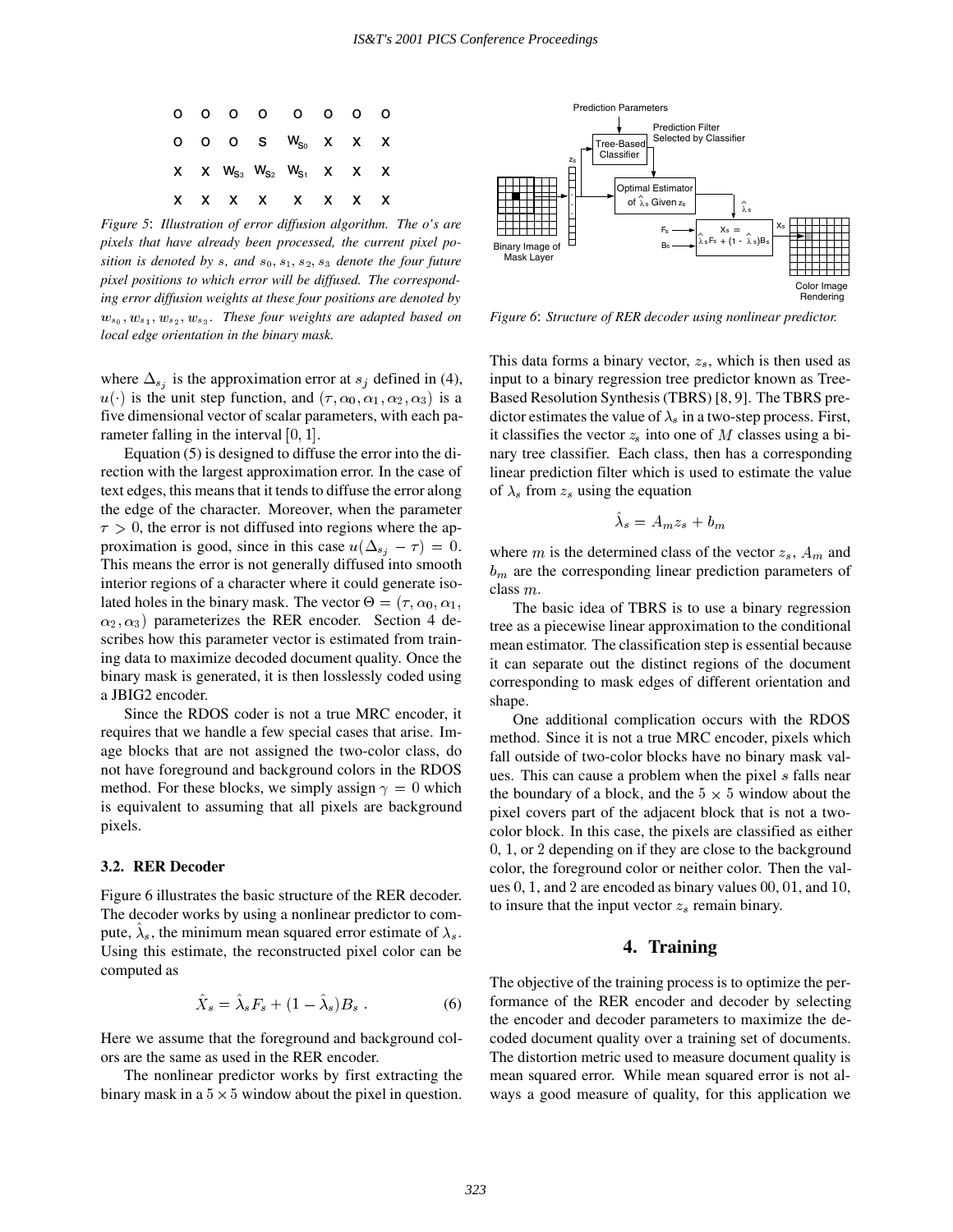found that it was always well correlated with our subjective evaluation of quality.

The training process alternated between optimization of the encoder and decoder parameters. So, when optimizing the encoder parameters, the previously obtained decoder parameters were used; and when optimizing the decoder parameters, the previously obtained encoder parameters were used. The training phases for encoder and decoder used different sets of training data. This strategy seemed to produce more robust training results.

The iterative optimization is always started by optimizing the decoder and using the initial encoder parameters

$$
\Theta = [\tau, \alpha_0, \alpha_1, \alpha_2, \alpha_3]
$$
  
= [0, 1, 1, 1, 1].

The iterative procedure is ended after 5 iterations of both the encoder and decoder.

## **4.1. Decoder Optimization**

While the TBRS predictor is very efficient to implement, it can be computationally expensive to train. The training process includes three steps: generating training vector pairs, building the regression tree, and generating the least square prediction filters. The details of the training process are explained in the publications [8,9].

The regression tree is trained by selecting out relevant pixels in the training image data. At each selected pixel, we extract the values of  $\lambda_s$  and  $z_s$ , the binary vector representing the mask values in a  $5 \times 5$  window about s. These training pairs,  $(\lambda_s, z_s)$ , are then used to train the predictor.

The training pairs are only extracted at pixels for which  $-0.1 \leq \lambda_s \leq 1.1$ . This is very important because if  $\lambda_s$ falls outside this range, then it can not be usefully predicted by the binary vector  $z_s$ . We found that selecting training pairs in this manner substantially improved the quality of the decoded documents.

#### **4.2. Encoder Optimization**

The encoder is optimized by searching for the value of the vector  $\Theta = [\tau, \alpha_0, \alpha_1, \alpha_2, \alpha_3]$  which minimizes the mean squared error averaged over the set of training documents. This search is initialized at the current value of the vector  $\Theta$  and uses the decoder parameters resulting from the last optimization of the decoder.

The optimization of  $\Theta$  is done by sequentially perturbing the elements of the vector  $\Theta$  using an iterative coordinate decent strategy. Each perturbation is made using a step size of  $\pm \delta$  which is initialized to the value  $\delta =$ 0.2. The decision to perturb each component by  $\pm \delta$  or to leave it unchanged is made based on the value of the mean squared error computed with the set of training documents.

If the mean squared error does not decrease with the perturbation of every element of the parameter vector, then the size of the perturbation is automatically reduced using the formula

$$
\delta \leftarrow \delta/2
$$

The coordinate descent optimization is stopped when the perturbation value is less than 0:01.

## **5. Experimental Results**

In this section, we present experimental result illustrating the value of the RER methods. For these results, we used an encoder training set consisting of portions of 5 documents. The decoder training set consisted of 16 full documents. All results were obtained from testing data not contained in either of the training sets. All raster document data was scanned at 400 dpi and 24 bits per pixel on the HP 6100C flatbed scanner.

Figure 7 shows the comparison among the original image, the image rendered by standard RDOS, and the image rendered by the RER enhanced RDOS encoder/decoder pair. Both results are taken at a bit rate of approximately 0:18 bits per pixel. Figure 7b exhibits objectionable "jaggie" artifacts around the text edges, which are the common problems existing in most MRC encoders due to the limitation of the binary mask layer approach. Figure 7c shows that the RER method eliminates these artifacts and produces a decoded document which is quite close to the original shown in Figure 7a.

Figure 8 illustrates the comparison of rate-distortion performance between standard RDOS, and RER enhanced RDOS. The two rate-distortion curves show the substantial improvement achieved by the RER method. The ratedistortion curve of the RER method has a sharp knee at about 0.16 bits per pixel (e.g. 150:1 compression ratio), and then decreases with a much slower rate than that of standard RDOS. This implies that over a wide range of bit rates the RER method can reduce distortion with no increase in bit rate.

# **6. Conclusions**

In this paper, we have proposed the resolution enhanced rendering (RER) method for implementation with standard mixed raster content (MRC) encoders and decoders. The RER method works by encoding edge detail into the binary mask layer of the MRC using an adaptive error diffusion method. It then decodes the MRC document by using a nonlinear predictor to determine the relative amount of foreground and background color to apply to each pixel. We propose a method for jointly optimizing the parameters of the RER encoder and decoder to yield maximum document image quality. Our experimental results indicate